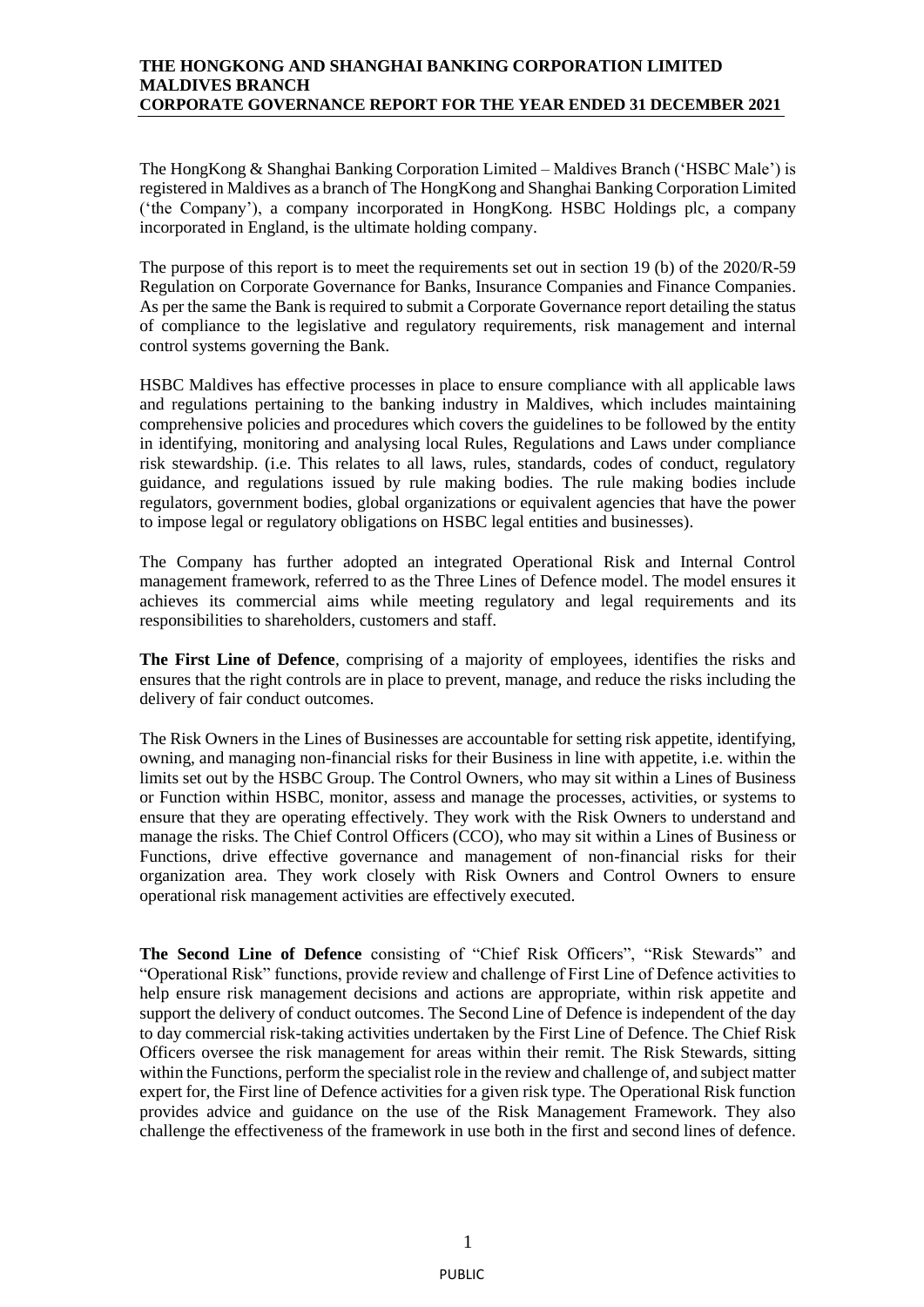### **THE HONGKONG AND SHANGHAI BANKING CORPORATION LIMITED MALDIVES BRANCH CORPORATE GOVERNANCE REPORT FOR THE YEAR ENDED 31 DECEMBER 2021**

**The Third Line of Defence** is Internal Audit which independently assures that the HSBC is managing its non-financial risks effectively.

Within the above, the Compliance function is a Second line of defence function, responsible for reviewing and challenging the activities of the First Line of Defence to ensure that they effectively manage as Risk Owners the risks inherent in or arising from the conduct of their activities and for which they are responsible. Compliance function is a Risk Steward for a number of non-financial risks in accordance with HSBC Group's risk framework including Financial Crime and Regulatory Compliance Risks.

Stewardship of Financial Crime Risks is focused on:

Countering financial crime by identifying, analysing, and investigating Financial Crime risk to support informed risk management and effective information sharing with internal and external stakeholders grounded in advanced analytics and technology.

Working with the Lines of Business to set policy and provide effective oversight of the operational effectiveness of critical policies and systems covering financial crime that ensure that the country exposure to financial crime and related reputational risk is managed, in a commercially sensitive and practical manner.

Articulating country risk appetite and policies with respect to money laundering, sanctions, internal and external fraud, tax evasion, terrorist financing, bribery and corruption.

Ensuring timely reporting and disclosure of relevant information both to regulators and within the Group in relation to financial crime matters.

Stewardship of Regulatory Compliance Risks is focused on:

Understanding the regulatory landscape and working with the Lines of Business to help them identify and manage their regulatory compliance risks. Providing independent and objective oversight and challenge, and promote a compliance-orientated culture, supporting the business in delivering fair outcomes for customers and achieving HSBC's strategic objectives.

Setting the policies and standards which cover HSBC's regulatory requirements, and support the management of Conduct and Reputational Risk issues.

Understanding the regulatory change agenda and ensure that the businesses understand the implications.

Further the Regulatory Conduct team will:

- Oversee delivery of key compliance risk related regulatory commitments
- Oversee and support continued improvement and embedding of the Group's Whistleblowing arrangements and Conduct framework.

The Bank will continue to focus on taking necessary actions in order to adapt to a continually changing world. Compliance will play a critical role in supporting, challenging and advising the Lines of Business. Compliance will respond to industry and HSBC Group strategic changes by evolving as a function for the future based on four key principles:

- Technology and Advanced Capabilities
- Simplification
- Risk Management
- Navigating the Regulatory Landscape